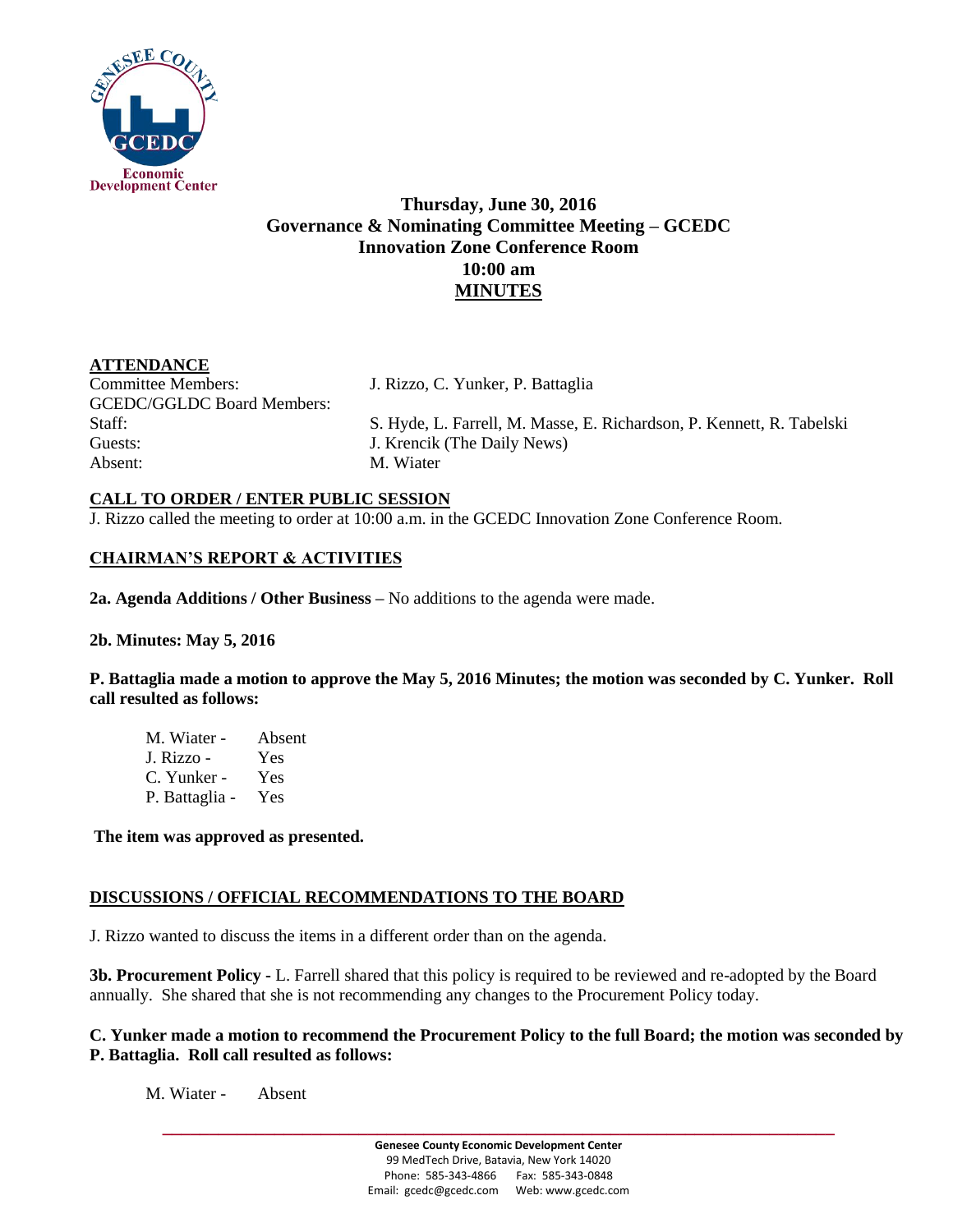| J. Rizzo -     | Yes |
|----------------|-----|
| C. Yunker -    | Yes |
| P. Battaglia - | Yes |

**The item was approved as presented.** 

**3c. Authorized Signers of Agreements, Contracts, Etc. –** L. Farrell shared that currently the authorized signers of agreements, contracts, etc. are the Chair (per Bylaws), Vice Chair (per Bylaws), President & CEO (Per Bylaws), Sr. VP of Operations and VP of Business Development.

J. Rizzo shared that he reviewed the vendor list previously provided to him by the staff to look for opportunities to improve the process for signing agreements or contracts. Otherwise, he is comfortable recommending that the authorized signers of agreements remain the same. He feels that there may be ways we could add some improvements, but he doesn't see anything at this point.

**P. Battaglia made a motion to recommend the Authorized Signers of Agreements to be the Board Chair, Vice Chair, President & CEO, Sr. VP of Operations and VP of Business Development to the full Board; the motion was seconded by C. Yunker. Roll call resulted as follows:**

M. Wiater - Absent J. Rizzo - Yes C. Yunker - Yes P. Battaglia - Yes

**The item was approved as presented.** 

**3d. Investment Policy -** L. Farrell shared that this policy is required to be reviewed and re-adopted by the Board annually. She shared that she is not recommending any changes to the Investment Policy today.

**C. Yunker made a motion to recommend the Investment Policy to the full Board; the motion was seconded by P. Battaglia. Roll call resulted as follows:**

| M. Wiater -    | Absent |
|----------------|--------|
| J. Rizzo -     | Yes    |
| C. Yunker -    | Yes    |
| P. Battaglia - | Yes    |

**The item was approved as presented.** 

**3e. Disposition of Real Property Guidelines -** L. Farrell shared that this policy is required to be reviewed and readopted by the Board annually. She shared that she is not recommending any changes to the Disposition of Real Property Guidelines today.

**C. Yunker made a motion to recommend the Disposition of Real Property Guidelines to the full Board; the motion was seconded by P. Battaglia. Roll call resulted as follows:**

| M. Wiater -    | Absent |
|----------------|--------|
| J. Rizzo -     | Yes    |
| C. Yunker -    | Yes    |
| P. Battaglia - | Yes    |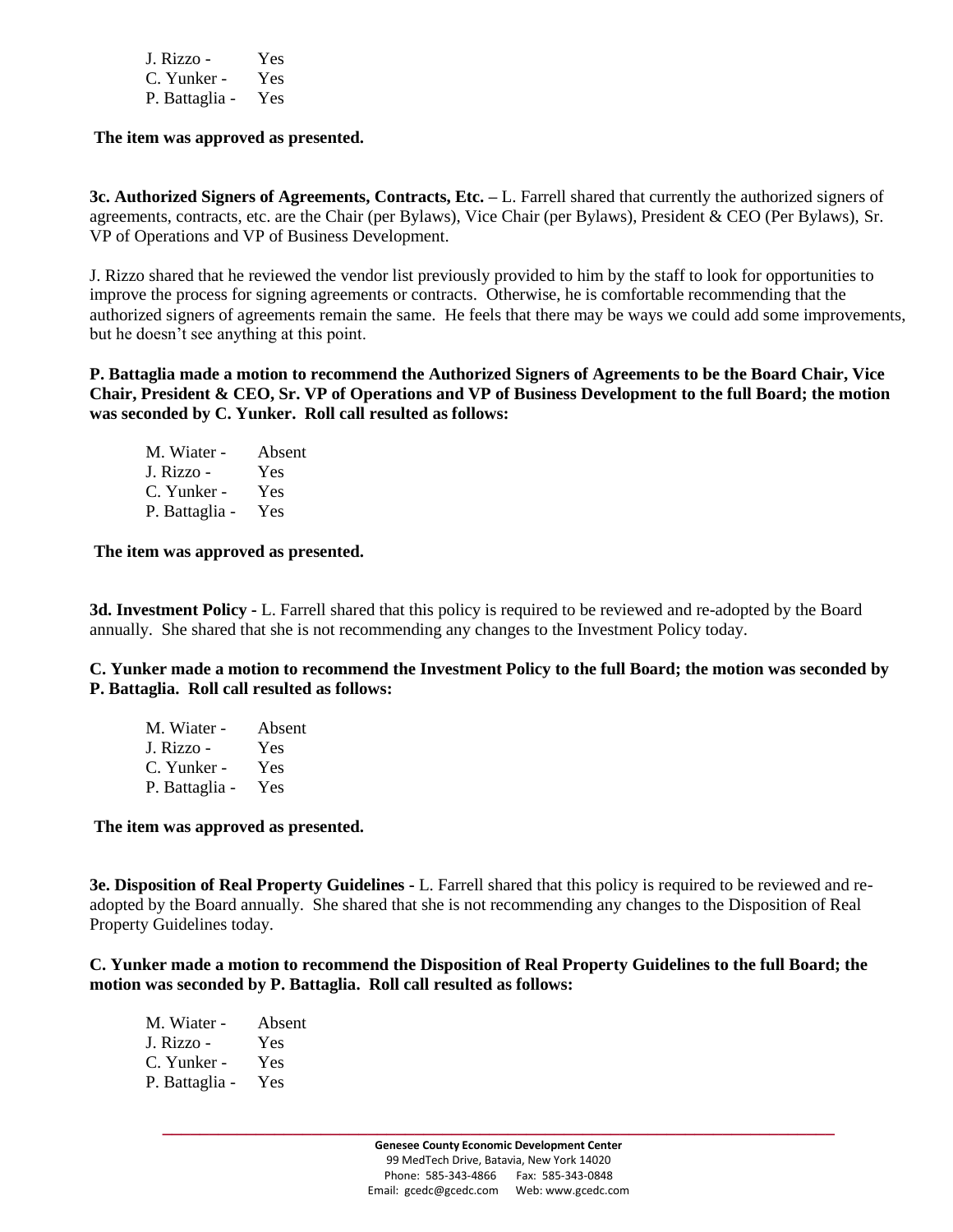#### **The item was approved as presented.**

**3f. Governance & Nominating Committee Charter -** L. Farrell shared that this policy is required to be reviewed and re-adopted by the Committee annually. She shared that she is not recommending any changes to the Governance & Nominating Committee Charter today.

**C. Yunker made a motion to approve the Governance & Nominating Committee Charter; the motion was seconded by P. Battaglia. Roll call resulted as follows:**

| M. Wiater -    | Absent |
|----------------|--------|
| J. Rizzo -     | Yes    |
| C. Yunker -    | Yes    |
| P. Battaglia - | Yes    |

**The item was approved as presented.** 

**3h. UTEP Policy Revision –** M. Masse shared that while reviewing the most recently approved UTEP, it appears as if there is an inconsistency that the staff would like clarification on. Under Section B, there is a statement that says "The period of the abatement will not exceed the period of the respective financing of lease and under no circumstances will the period of the abatement exceed twenty (20) years." Later in the UTEP there are two other statements that read as follows: "Any deviations from the basic policy will be made only with the specific approval of the Agency's Board and those described in the New York State General Municipal Law Section 874 (4)(a)" and " In addition to or in lieu of the foregoing the Agency may determine, on a case by case basis, to deviate from the guidelines described above or provide enhanced benefits for a Project expected to have significant impact in the locality where the project will be located". These two sentences seem to potentially contradict each other. M. Masse questioned whether the phrase "under no circumstances" should be removed from the policy. This would leave the abatement period at twenty (20) years, but allow special case projects to be heard as they may arise.

J. Rizzo thought that it made sense to remove "under no circumstances" from the policy.

**P. Battaglia made a motion to recommend removing the phrase "under no circumstances" from the UTEP policy, under Section B, to the full Board; the motion was seconded by C. Yunker. Roll call resulted as follows:**

| M. Wiater -    | Absent |
|----------------|--------|
| J. Rizzo -     | Yes    |
| C. Yunker -    | Yes    |
| P. Battaglia - | Yes    |

#### **The item was approved as presented.**

**3a. IDA Procurement Review / Authority Budget Office –** L. Farrell shared that the Authorities Budget Office (ABO) undertook a review of select IDAs to determine the extent that competitive selection practices were used and the impact on the cost of audit and legal services contracts. The GCEDC was selected as one of the IDAs to be reviewed.

The analytics used to compare the cost of Audit Contracts among the IDAs that were sampled is factually incorrect. They are analyzing the cost of audit services on a "cost per project" basis. The cost of audit services is not at all related to the number of active projects in our portfolio. The cost of audit services is determined based on several things, with the most important factor being the financial activity of the organization (total revenues, total expenditures, number of monthly transactions). Another factor that is considered is the qualifications of financial staff and the quality of reporting information made available to the auditors. For example, we prepare all the documentation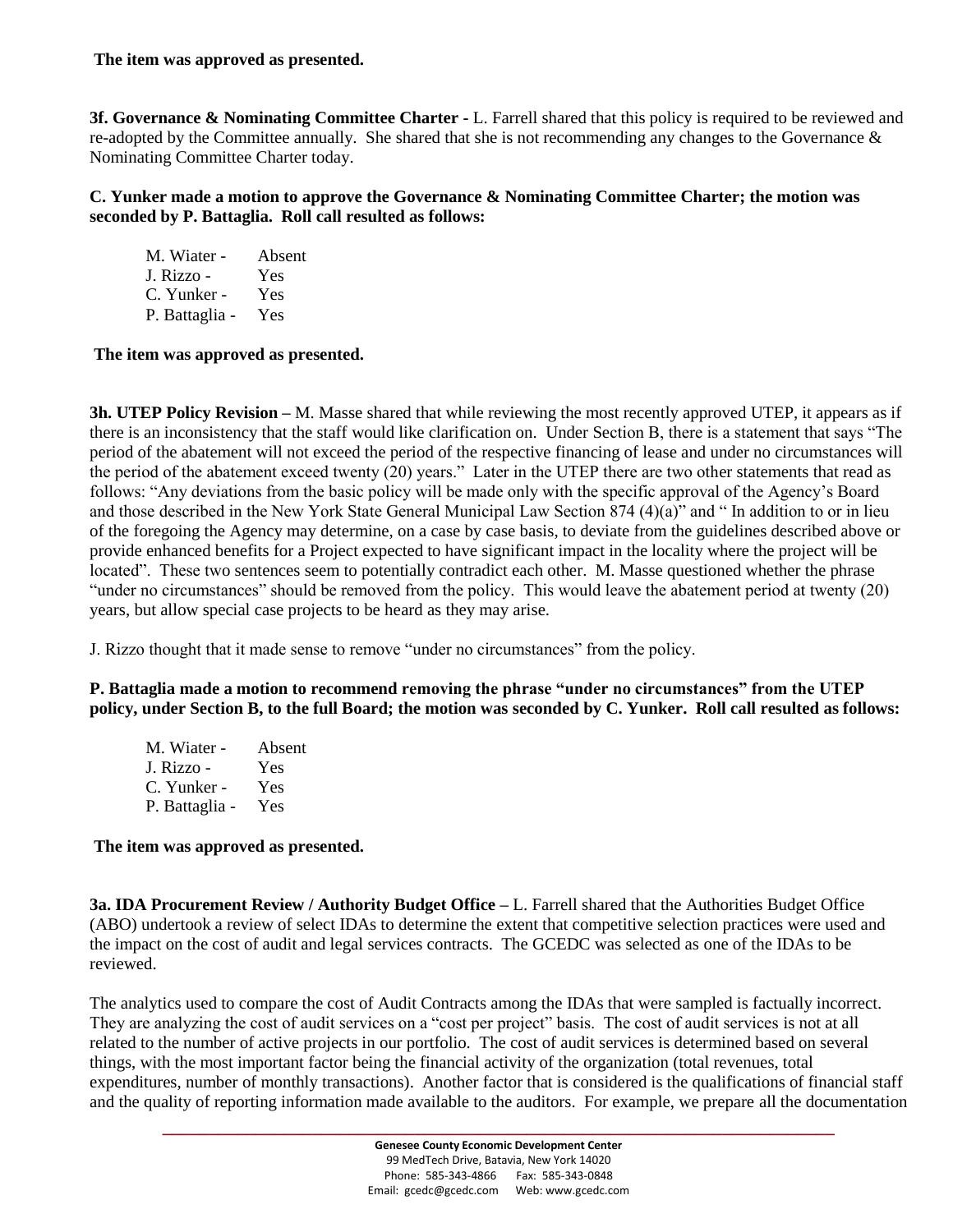included in the audited financial statements (financials, notes, MD&A, supplementary schedules) and we submit to them for their review. There are many instances where audit firms must do more work on their end which would in turn raise the fee for services.

GCEDC is classified in the "No Competitive Selection" section of the Audit Contract section. The ABO's review only covered 2014 procurement transactions. Audit services were competitively bid in January of 2009. Since then, we have not seen a need to change audit firms. As you can see in the ABO report, the fee that we are paying is very reasonable as compared to some other IDAs. Requests for proposal would be issued if the need or desire to switch audit firms arises. We have sought out requests for proposal when entering into new areas of professional services or when institutional knowledge wasn't necessary for the current service being contracted for.

J. Rizzo questioned if there was a uniqueness of the financial statements of an IDA that would require some level of expertise and experience to do them correctly.

P. Battaglia shared that there is an education level that is required for a firm to do any type of governmental auditing. Not all firms would invest in that education unless they do enough work with governmental agencies to make it worthwhile. If we were to put these services out to bid, there are a lot of firms that would not even bid.

L. Farrell reminded that audit services were competitively bid in January 2009. Two proposals were received; one was for over \$40K and our current audit firm was in line with previous audit fees paid.

J. Rizzo suggested that the Board should have a policy that indicates how often we should competitively bid these services. Competitively bidding these types of services on an annual or even bi-annual basis doesn't makes much sense.

P. Battaglia shared that the front-end expense of doing an audit, for both the audit firm and the client, and learning about each other is at least a two-year process or so. You would not want to be doing that very frequently.

J. Rizzo asked P. Battaglia what he thought might be a good length of time to solicit audit services.

P. Battaglia says it's hard to say. It depends on the specific situation. If you have a long-standing relationship with an audit firm that is doing a good job and meeting your deadlines and the fee is reasonable there may not be a need to go out to bid. So, to have a policy that specifically states that you need to go out to bid wouldn't be necessary. If we were to go out to bid to make sure that we are staying competitive with our pricing, it doesn't mean that we must take the lowest bid. If that were the case, it might make sense to go out to bid every ten years or so.

J. Rizzo thought that the Committee should review this topic again in a year or so.

J. Rizzo shared that on the legal services side of this report, there is so much continuity on what this agency does that it becomes very difficult to select different law firms for different projects. The STAMP project is probably the greatest example of that. Once you make your initial selection and you start down that road, to consider other counsel for the offshoots of things would lead to a learning curve that would be cost prohibitive. He thinks that, in his experience, the Agency does a good job of overseeing its selection of legal counsel. He doesn't see any reason to vary from that at this point. We have the luxury of having two attorneys that sit on the Board and legal counsel for the Agency attending nearly every meeting.

S. Hyde asked the Committee members their opinions about going out to bid for civil engineers. We have an established trust and relationship with our current engineers and wondered whether the Committee feels like we should go out to bid for those services.

J. Rizzo shared that his opinion is that engineering should be looked at on a project by project basis. The engineering on STAMP is something that had to be completed by a single firm. If the Agency moved on to developing "Park A" in "Town B" he thinks that the Agency should look at going outside of people that have previous done business with us in the past.